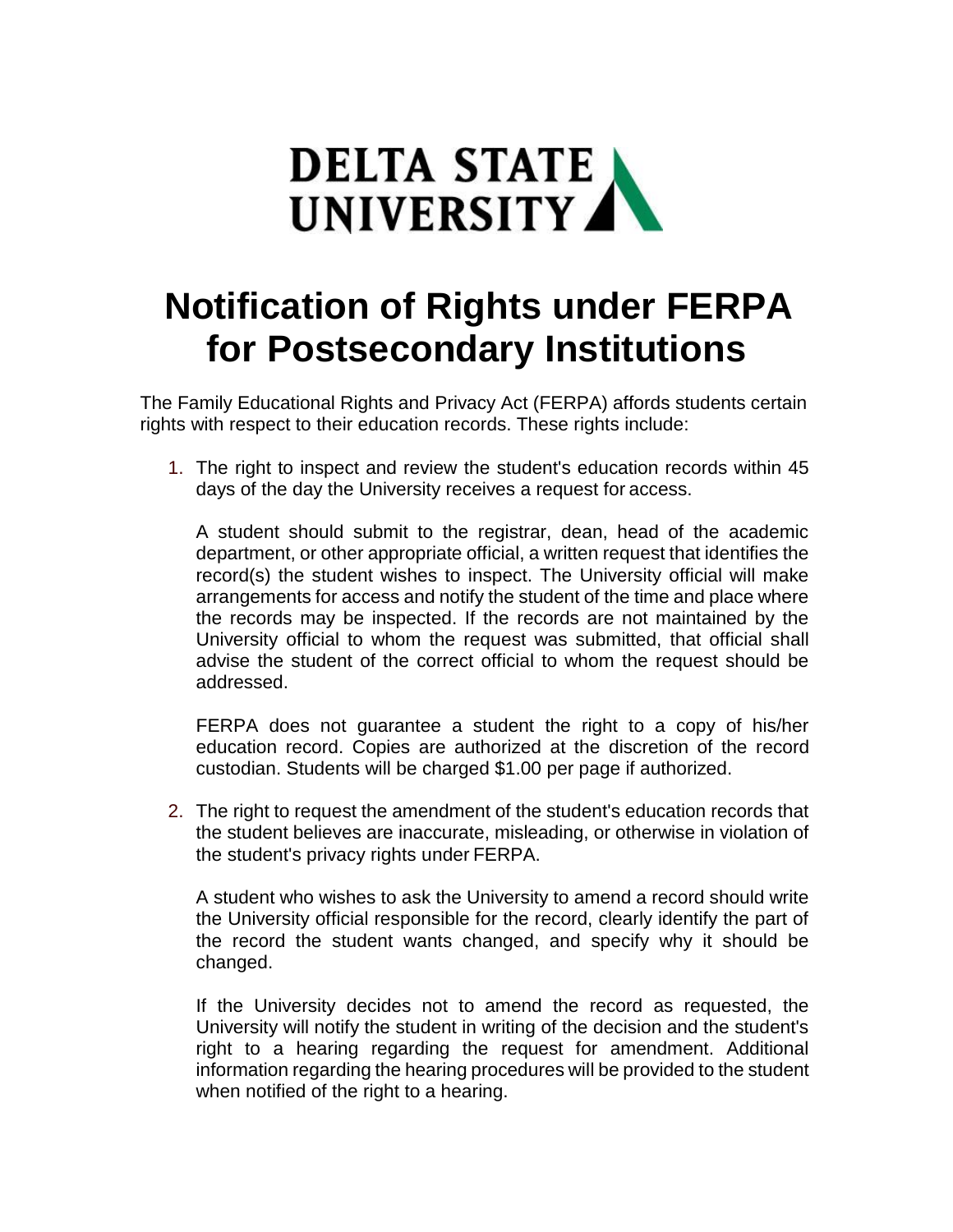3. The right to provide written consent before the University discloses personally identifiable information from the student's education records, except to the extent that FERPA authorizes disclosure without consent.

The University discloses education records without a student's prior written consent under the FERPA exception for disclosure to school officials with legitimate educational interests. A school official is a person employed by the University in an administrative, supervisory, academic or research, or support staff position; a person or company with whom the University has contracted as its agent to provide a service instead of using University employees or officials (such as an attorney, auditor, or collection agent); a person serving on the Board of Trustees; or a student serving on an official committee, such as a disciplinary or grievance committee, or assisting another school official in performing his or her tasks. Individuals whose responsibilities place them within this category include, but are not limited to, teachers; faculty advisers; admissions counselors; academic advisers; counselors; career services personnel; deans, department chairs, directors, and other administrative officials responsible for some part of the academic enterprise or one of the supporting activities; university police personnel; health services staff; development officers; staff in the Alumni Association; administrative and faculty sponsors of officially recognized clubs, organizations, etc.; members, including students and alumni, of official university committees, staff personnel (including student employees) employed to assist University officials in discharging professional responsibilities; and persons or entities under contract to the University to provide a specific task or service related to the University's educational mission.

A school official has a legitimate educational interest if the official needs to review an education record in order to fulfill his or her professional responsibilities for the University. Legitimate educational interests include, but are not limited to, teaching, research, public service, and such directly supportive activities as academic advising, general counseling, therapeutic counseling, discipline, vocational counseling and job placement, financial assistance and advisement, medical services, safety, raising endowment in support of student scholarships and academic programs, and academic assistance activities. In addition, the University officially recognizes appropriate co-curricular activities that are generally supportive of overall goals of the institution and contribute generally to the well-being of the entire student body and specifically to many individuals who participate in these activities. These activities include, but are not limited to, varsity and intramural sports, social fraternities and sororities, official specific interest clubs, and student government.

Upon request, the University also discloses education records without consent to officials of another school in which a student seeks or intends to enroll.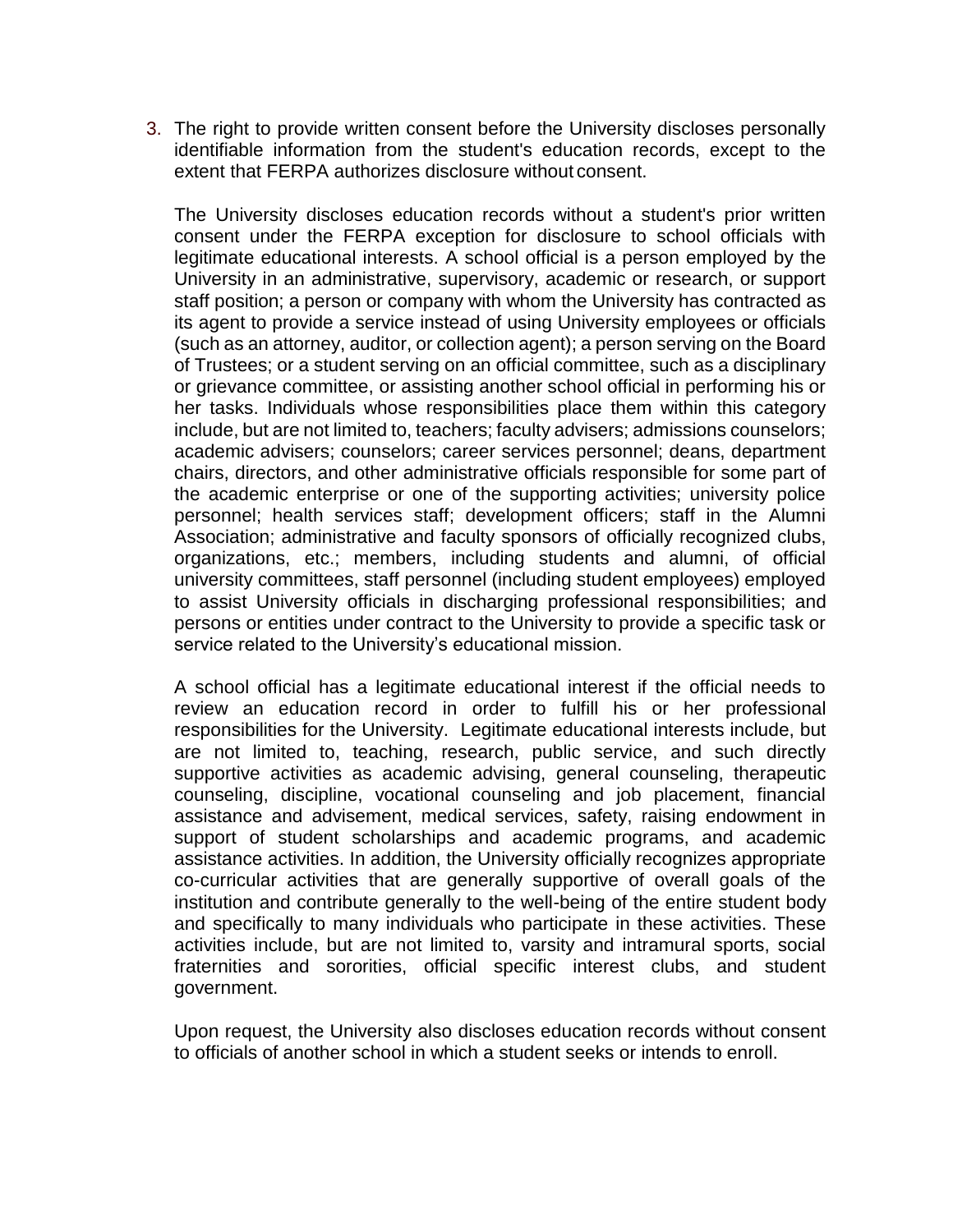4. The right to file a complaint with the U.S. Department of Education concerning alleged failures by the University to comply with the requirements of FERPA. The name and address of the Office that administers FERPA is:

> Family Policy Compliance Office U.S. Department of Education 400 Maryland Avenue, SW Washington, DC 20202-5901

- 5. A student may request that directory information not be released to anyone other than those persons defined as school officials. Students should contact the Registrar's Office to request a Record Confidentiality Request form or visit the Registrar's Office web page.
- 6. A student can consent to the release of his/her education records. The consent needs to be in writing, signed and dated, specify the education records to be disclosed, state the purpose of the disclosure and identify the party or class of parties to whom the disclosure may be made. Students should contact the Registrar's Office to request an Academic Information Release form or visit the Registrar's Office web page.
- 7. FERPA permits the disclosure of PII from students' education records, without consent of the student, if the disclosure meets certain conditions found in § 99.31 of the FERPA regulations. Except for disclosures to school officials, disclosures related to some judicial orders or lawfully issued subpoenas, disclosures of directory information, and disclosures to the student, § 99.32 of FERPA regulations requires the institution to record the disclosure. Eligible students have a right to inspect and review the record of disclosures. A postsecondary institution may disclose PII from the education records without obtaining prior written consent of the student —
- To other school officials, including teachers, within the University whom the school has determined to have legitimate educational interests. This includes contractors, consultants, volunteers, or other parties to whom the school has outsourced institutional services or functions, provided that the conditions listed in § 99.31(a)(1)(i)(B)(1) - (a)(1)(i)(B)(3) are met. (§ 99.31(a)(1))
- To officials of another school where the student seeks or intends to enroll, or where the student is already enrolled if the disclosure is for purposes related to the student's enrollment or transfer, subject to the requirements of § 99.34. (§ 99.31(a)(2))
- To authorized representatives of the U. S. Comptroller General, the U.S. Attorney General, the U.S. Secretary of Education, or State and local educational authorities, such as a State postsecondary authority that is responsible for supervising the university's State-supported education programs. Disclosures under this provision may be made, subject to the requirements of §99.35, in